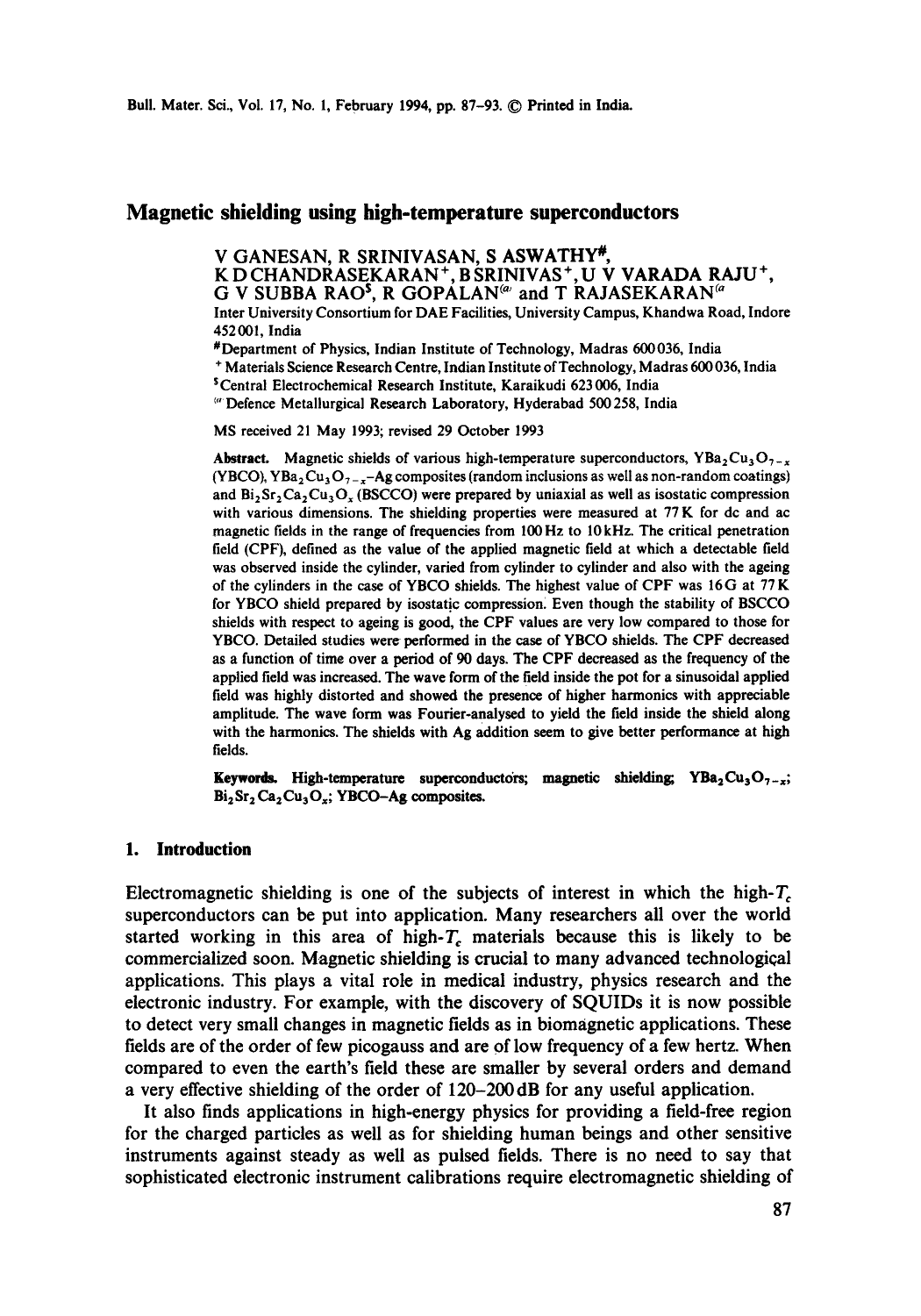very high order. The earth is not the only source of magnetic field. Power lines and EM waves from different transmitters etc. are also sources of disturbances. A good review on the importance of shielding can be had from Newman (1990). Conventional high-sensitivity magnetometers and SQUIDs for physics as well as for biomagnetic applications use Nb shields normally.

Metals with high conductivity, like Cu, are good shields as they can shield highfrequency fields to the required levels and also they are cheaper and economical compared to superconductors, which require a cryogen for cooling. But metals are ineffective in providing shielding against low-frequency fields and dc fields. Only superconductors are the solution for this. Advent of high- $T_c$  materials brought down the cost because they can use a comparatively cheaper cryogen like liquid nitrogen. Also, these materials, even though they have low  $J_c$  values, have fairly good shielding properties.

Magnetic shielding using high- $T_c$  materials was extensively studied by various groups (Hattori *et al* 1988; Aswathi *et al* 1989; Cui *et al* 1989; Purpura and Clem 1989; Shigematsu *et al* 1989; Symko *et al* 1989; Willis *et al* 1989; Vlakhov *et al* 1991, etc for YBCO cylinders; Karthikeyan *et al* 1989, etc for plasma spray coated films; and Russell and Taylor I989, etc for discs). For useful applications studies on dosed enclosures are essential. In this paper we report the fabrication of shields with high- $T_c$ materials and an outline of the results.

#### **2. Experimental**

Details of the experimental arrangement can be had from Ganesan and Srinivasan (1989). It consists of a long solenoid producing an axial magnetic field, at the centre of which is placed the shield of the superconductor. The solenoids were calibrated using a flux meter (Siemens). The shield was closed with a lid of the same material to provide a totally enclosed region for study. A search coil with an effective area of  $2121 \times 10^{-4}$  m<sup>2</sup> was placed coaxially at the centre of the cylindrical pot. For dc measurements the search coil was connected to the flux meter. The smallest detectable field in this arrangement was 50mG. For ac measurements the search coil was connected to a Tektronix dual trace oscilloscope. The smallest detectable field for ac measurements is determined by noise in the circuit and was 100mG at I kHz.

The critical penetration field (CPF) is defined as the minimum value of the applied field at which a detectable signal is seen from the search coil. In dc measurements, the current through the solenoid was slowly increased till the flux meter showed a non-zero reading. In ac measurements the amplitude of the ac current through the solenoid was varied till the signal from the search coil showed a detectable emf. AC measurements were carried out in the range of frequencies from 100 Hz to 10 kHz. Most of the measurements were done at 77 K with the cylinder in a bath of liquid nitrogen. A few measurements were performed at 4.2 K with the cylinder immersed in liquid helium.

#### *2.1 Shields of YBCO prepared by axial compression*

Seven cylinders of YBCO were examined. All of them had the same dimensions of 4cm outer diameter, 5 cm height and 1 cm wall thickness. These cylinders were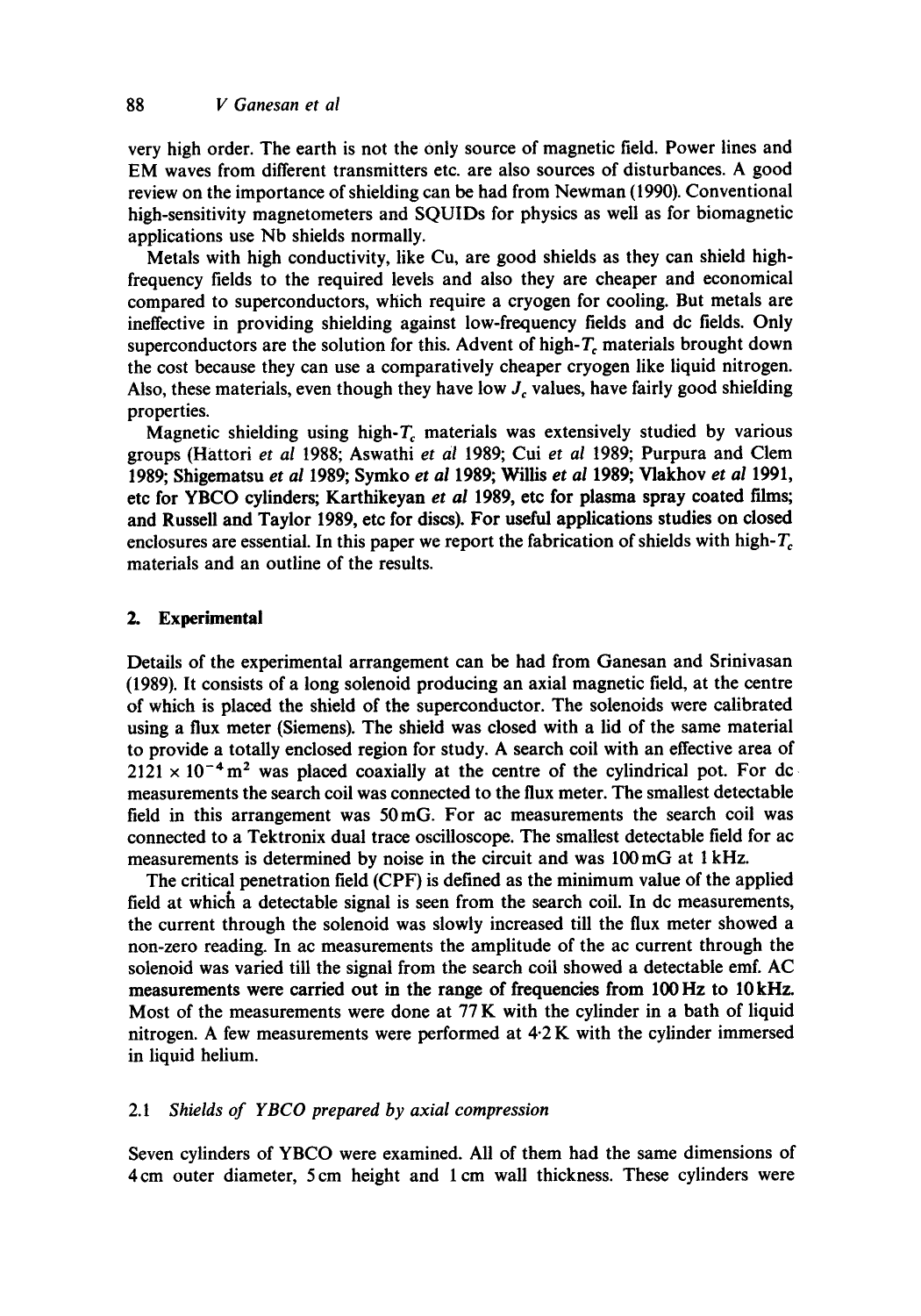prepared from YBCO powder prepared by solid state reaction technique. The powder was single-phase YBa<sub>2</sub>Cu<sub>3</sub>O<sub>7-y</sub> as ascertained by X-ray powder diffraction. The powder was dry-compressed axially in a die to 10 ton pressure to form a cylindrical pot. The cylinder was then kept in a furnace and its temperature was raised at the rate of  $60^{\circ}$ C/h to 950°C. The pot was annealed in air at this temperature for 24h and slow-cooled to room temperature. A subsequent oxygen treatment was given as follows: 900 $^{\circ}$ C for 24 h, slow cooling to 600 $^{\circ}$ C and maintaining at that temperature for 24 h, and then slow cooling to room temperature in 24 h, all the above processes being carried out in flowing oxygen. The warming and cooling rates were chosen so as to avoid cracks in the cylinder due to the differential expansion during the warming and cooling cycles. A YBCO disc of the same thickness was also prepared in the same fashion to cover the disc. The total weight of the cylinder and the disc is about 220 g. The X-ray powder diffractogram shows that the samples were in single phase with orthorhombic structure having unit cell dimensions  $a = 3.830(3)$  Å,  $b = 3.901(3)$  Å,  $c = 11.704(7)~\text{\AA}$ . A pellet of the material prepared under the same conditions showed zero resistance at 90 K.

## 2.2 *Shields of YBCO prepared by isostatic compression*

YBCO shields were also prepared by isostatic compression using the facilities available at DMRL, Hyderabad. The necessary dies and rubber bags were made for this purpose. Superconducting YBCO powder was used for making the shields. Five such shields were prepared with varying wall thickness and also with fiat as well as hemispherical bottom. Typical dimensions of the shields are 50mm in length and 40mm in outer diameter. After compression the shields were sintered in air for 24h at 930°C, with heating and cooling rates maintained at 60°C/h to avoid cracking due to thermal contraction. These shields were then oxygen-annealed at 900°C for 24 h and at  $600^{\circ}$ C for another 24 h with the same heating and cooling rates of  $60^{\circ}$ C/h.

#### 2.3 *Shields of YBCO with Ag*

One such shield was prepared with 10% silver powder added before making the compression. Silver powder was added to the superconducting powder and was mixed thoroughly for 24 h in a ball mill before it was isostatically compressed. Sintering as well as oxygen annealing procedures are essentially same as above except that the maximum temperature was restricted to 850°C.

One of the shields of YBCO was prepared by the non-random ceramic coating of the grains of YBCO by Ag. In this method each superconducting YBCO grain is **coated with Ag by chemical process and then the bulk material was** fabricated and **oxygen-annealed. The details of preparation of such composites can be had from Srinivas and Subba Rao (1992).** 

#### 2.4 *Shields of BSCCO prepared by isostatic compression*

Shields of BSCCO materials were prepared from the superconducting BSCCO powder prepared by nitrate precursor technique and the shields were formed by isostatic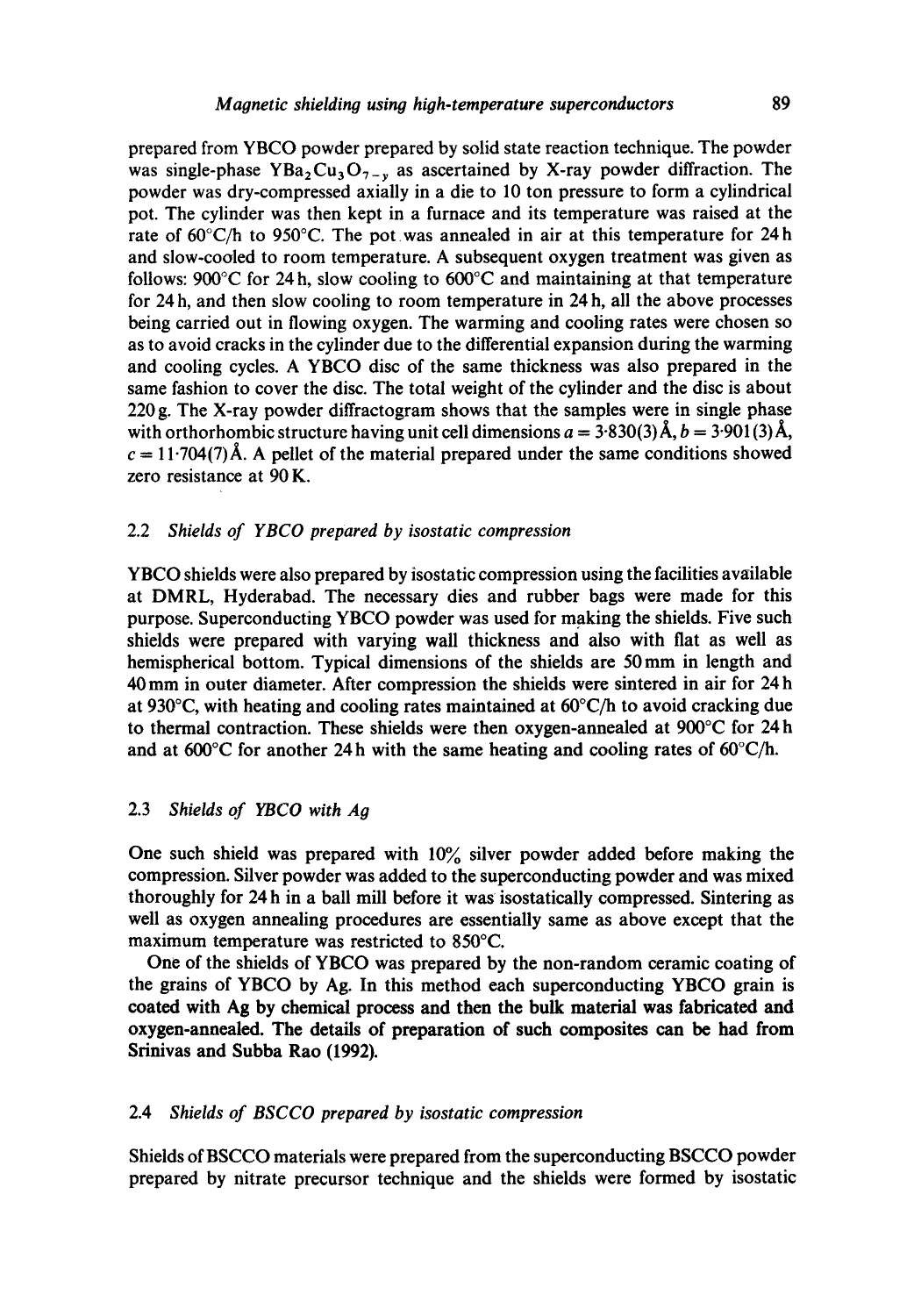

Figure 1. Photograph of the YBCO shield prepared by axial **compression.** 



Figure 2. Photograph of the YBCO shields prepared by isostatic compression.

compression into the required shapes. Different shapes of the shields were tried to see whether it is possible to fabricate such shapes which may be useful while implementing the applications.

Figure 1 shows the photograph of one of the shields of YBCO prepared by axial compression. Figure 2 shows the YBCO shields prepared by isostatic compression. The detailed analysis of the results on these shields will be published elsewhere. This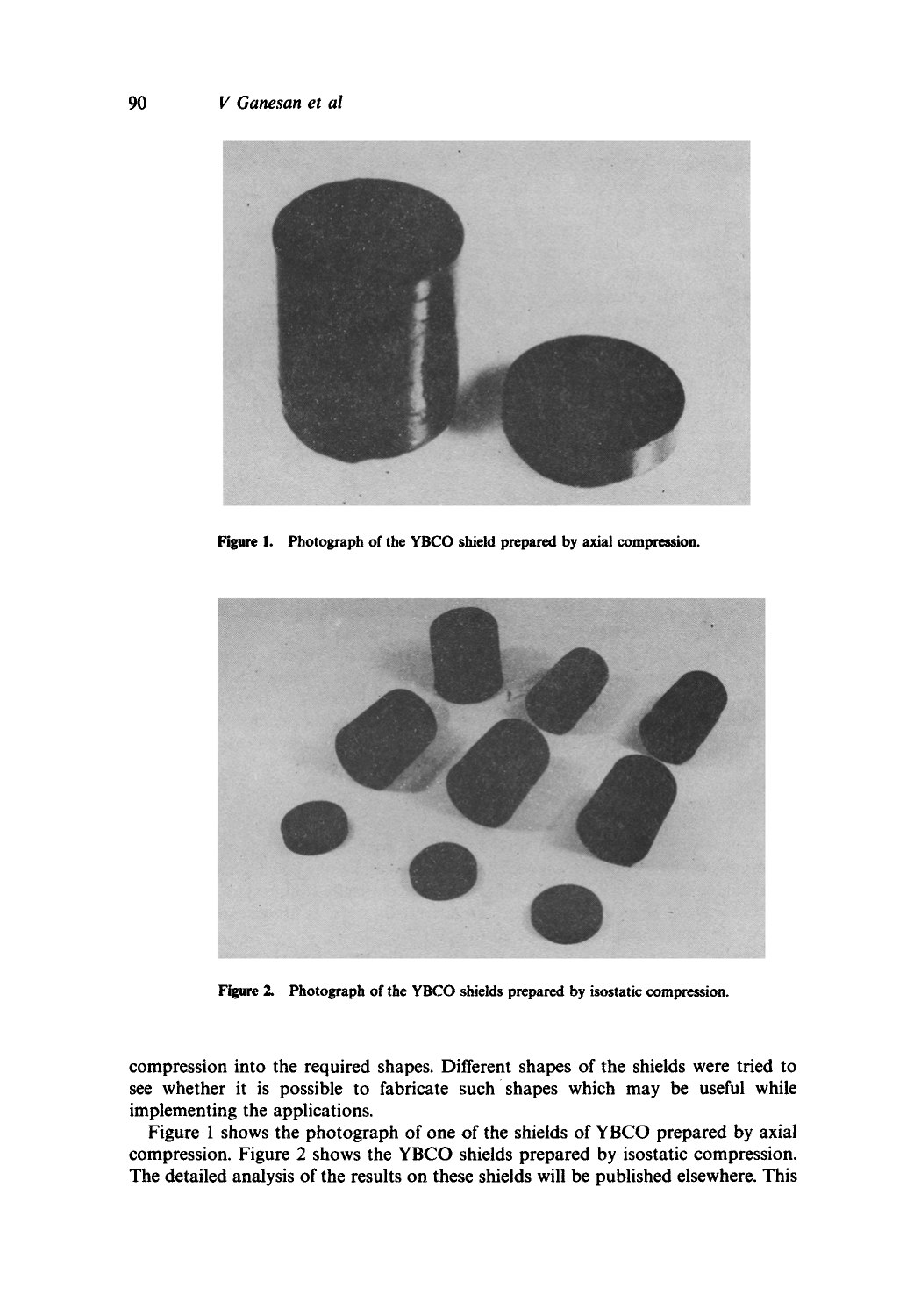figure is repeated here for the sake of completeness. Figure 3 shows the BSCCO shields prepared by isostatic compression,

## **3. Results and discussion**

Table ! gives the CPF values for different shields. YBCO shields prepared by isostatic compression (iso) show improved shielding compared to the shields prepared by axial compression. The CPF of the YBCO shield (axial) was 12G at 77 K for dc field and decreases as the frequency of the applied field is increased in the case of ac fields. The CPF of the YBCO shields (iso) are  $16-17$  G at 77 K. The frequency response is of the same nature as that of axially prepared shields. The addition of Ag to YBCO does not improve CPF but it improves the shielding effectiveness to three times compared to the shields without Ag. However, the effect of frequency on CPF is to



**Figure 3.** Photograph of the BSCCO shields prepared by isostatic compression.

**Table 1.** Description, wall thickness and CPF values for six high-T<sub>c</sub> shields.

| Description                                 | Wall thickness<br>$d$ (mm) | CPF<br>(G) |
|---------------------------------------------|----------------------------|------------|
| YBCO (axially compressed)                   | 10                         | 12         |
| YBCO (isostatically compressed)             | 10                         | 12         |
| YBCO (isostatically compressed)             | 4                          | 15         |
| YBCO (isostatically compressed) + $10\%$ Ag | 8                          | 16         |
| $YBCO + Ag (non-random composite)$          | 6                          |            |
| <b>BSCCO</b> (isostatically compressed)     |                            |            |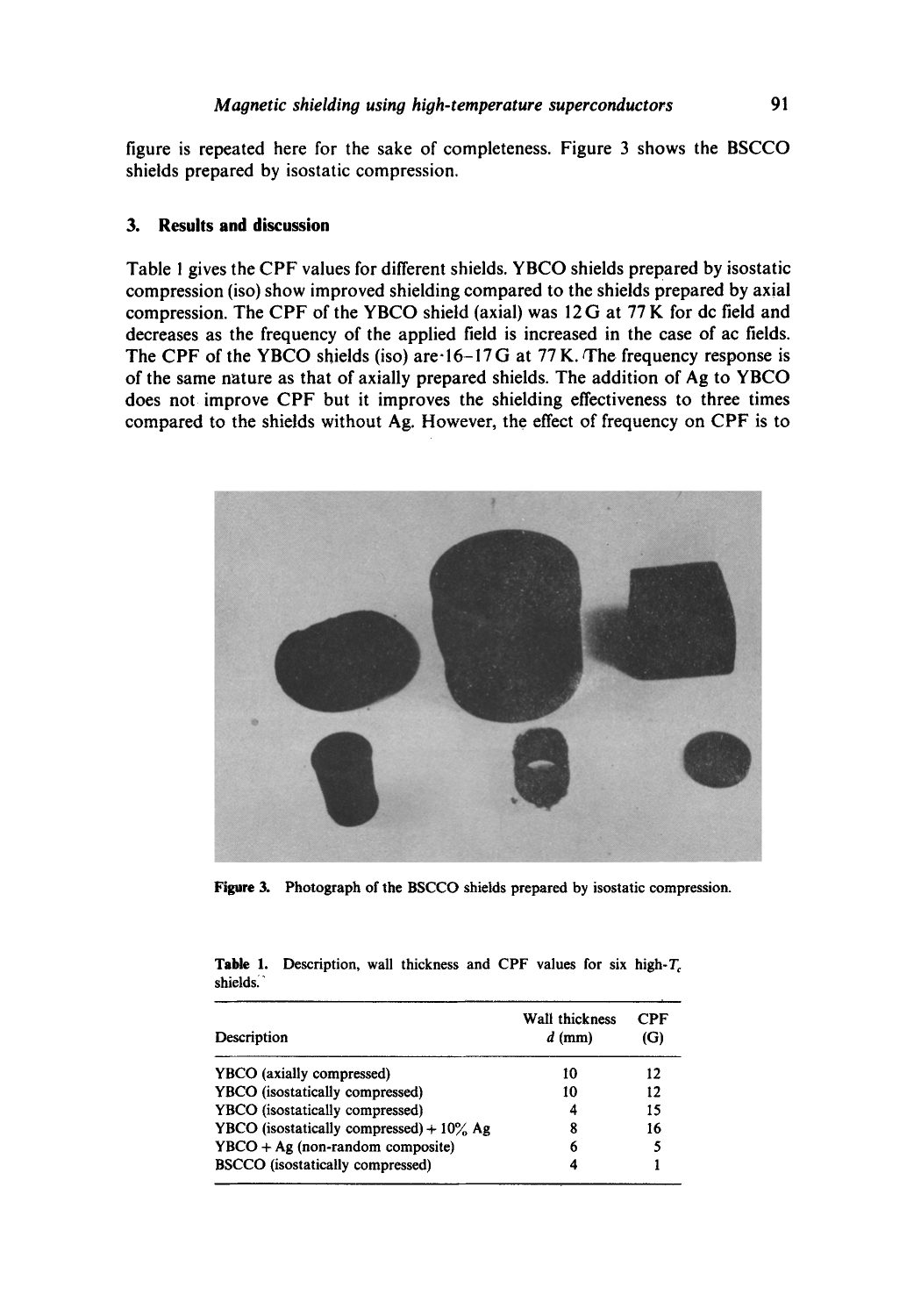decrease CPF more rapidly than in the case of YBCO without Ag. The results are in good agreement with those reported in the literature.

The field inside the shield was highly distorted showing the presence of higher harmonics with appreciable amplitude. Figure 4 shows the oscilloscope trace of the signal inside the shield along with the applied field of amplitude 44 G at 426 Hz. The waveform of the field inside was Fourier-analysed to yield the fundamental as well as harmonics. Figure 5 shows a sample plot of  $B$ (inside) as a function of  $B$ (applied) for a shield of YBCO prepared by axial compression as well as the harmonics. Such an estimate of the magnitude of the field inside the shield is very useful to understand the performance of the shield. The field inside the shield is the combination of fundamental and harmonics of the applied frequency. The estimation of the harmonics is useful to study the nonlinearity of the system and the associated hysteretic behaviour. Also the ratio of the field penetrated to the field applied gives the effectiveness of the



**Figure** 4. Oscilloscope trace of the field inside and that of **the applied** field for the shield of YBCO prepared by axial compression.



Figure 5. (a) The magnitude of the maximum magnetic induction field inside the shield as a function of the applied field. (b) Variation of the third and fifth harmonics inside the shield as a function of the applied field for the shield prepared by axial compression.